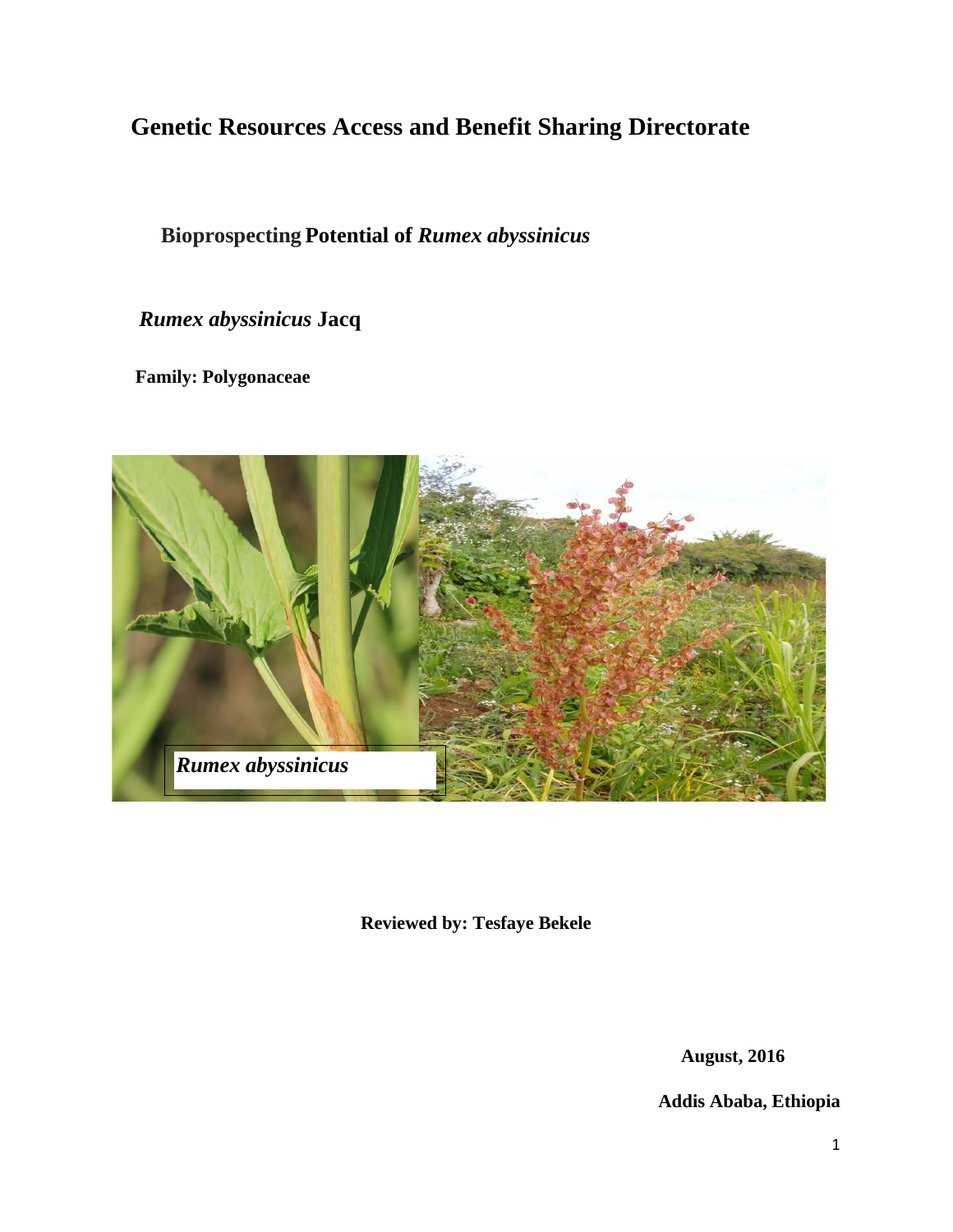# **1. Introduction**

## **1.1. Plant description**

*Rumex abyssinicus* is perennial herb, up to 3 m tall, with thick, fleshy rhizome. A common and tolerated weed in fields and plantations. The tender shoots are edible. The rhizomes are used to refine butter and give it a rich yellow color. They are also used medicinally and extracts are drunk to control mild forms of diabetes. Its local Amharic name is 'Mekmako' (NDA, 2009). This plant species will remain locally an important vegetable from the wild. Its nutritive and medicinal properties deserve better investigation; plants have been used in treating different diseases. In addition to this decoction of leaf or root powder taken as vermifuge. Root powder paste with lime juice applied for Tinea nigra, T. versicolor. If eaten in large quantities, could produce toxic effect because of their oxalate contents (Jaya and Elias Ali, 2010).

## **2. Ecology and distribution**

*Rumex abyssinicus* is a common weed in fields and plantations. It also occurs along paths and water, in secondary scrub, grassland and margins of rain forest; It is widespread throughout the country at altitudes between 1200 and 3300 m altitude (Edwards *et al*., 2000).

## **3. Importance**

## **3.1. Medicinal value**

According to (Mekonnen *et al.,* 2010) reported their finding 80 % methanol extract of the rhizomes of Rumex *abyssinicus* had been reported to possess secondary metabolites, including, among others, tannins, saponins, flavonoids, steroids and anthraquinones. Flavonoids and tannins have been shown to be important for wound healing due to their antioxidant, anti-inflammatory and antibacterial activities.

*Rumex abyssinicus* is used to treat malaria, gonorrhea, poisoning, hepatitis, constipation, sciatic neuralgia, hypertension, migraine, rheumatism, breast cancer, stomach distention, earache, liver diseases, hemorrhoids, typhus, rabies and wound (Mekonnen *et al*., 2010; Teklehaymanot *et al*., 2007).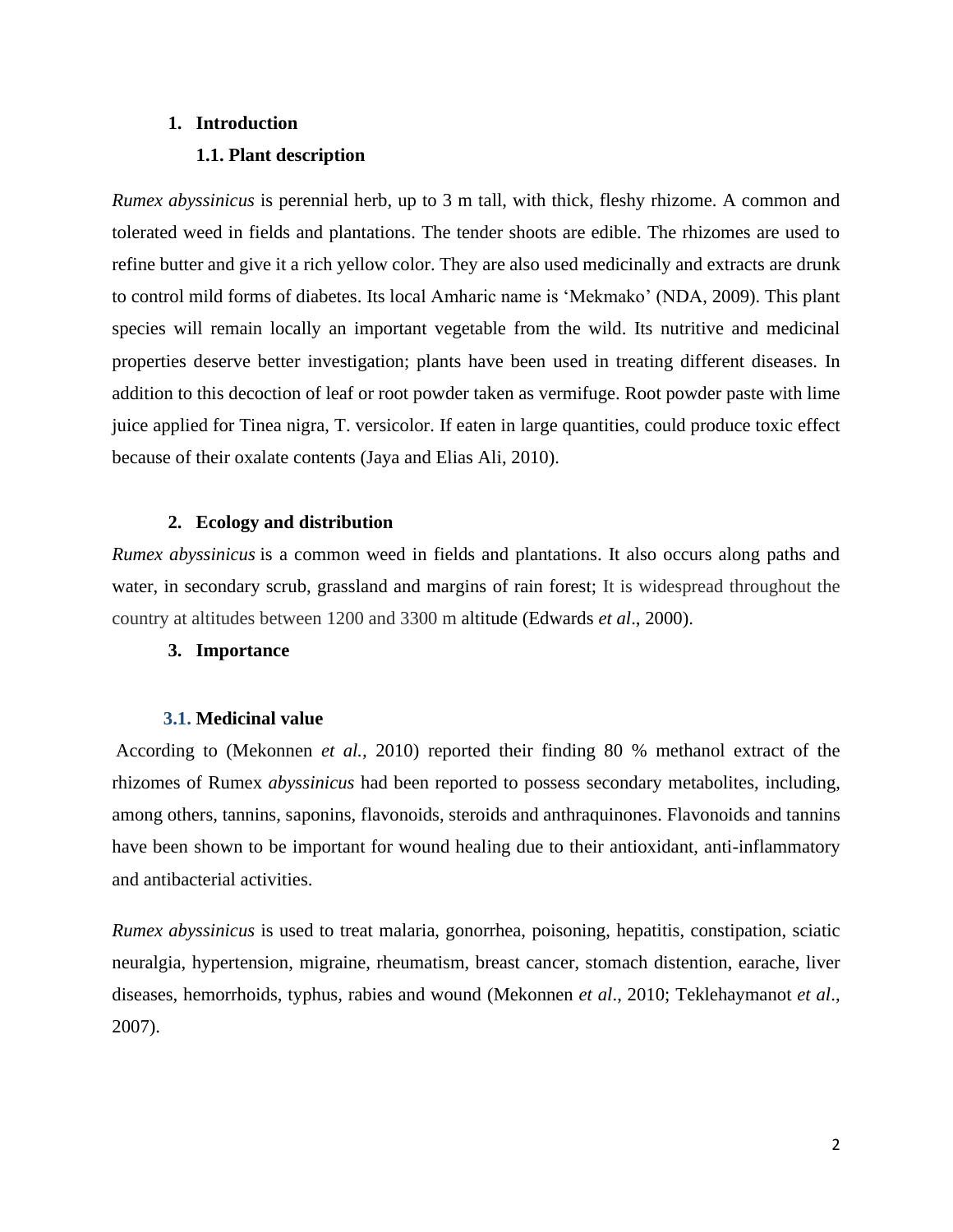#### **3.1.1. Hypertension, Inflammatory and Pain Treatment**

The crude leaf extract of *Rumex nervosus* and roots of *Rumex abyssinicus* exhibited antiinflammatory and antimicrobial activities (Getie *et al.,* 2003). It is traditionally used for hypertension, inflammatory and painful conditions in Ethiopia and also shows diuretic and analgesic activities (Mekonnen *et al*., 2010). In addition to this, *Rumex abyssinicus* had demonstrated a chemopreventive potential at post-initiation stage. It has been traditionally used for management of hypertension, inflammatory and painful conditions. It contains a number of anthraquinones that showed COX-2 inhibitory [\(non-steroidal anti-inflammatory drug](https://en.wikipedia.org/wiki/Non-steroidal_anti-inflammatory_drug) that directly targets cyclooxygenase-2, an [enzyme](https://en.wikipedia.org/wiki/Enzyme) responsible for [inflammation](https://en.wikipedia.org/wiki/Inflammation) and [pain\)](https://en.wikipedia.org/wiki/Pain), and antitumor activity against different cancer cell lines (Biniyam Girma *et al.,* 2015).

#### **3.1.2. Anti-microbial**

*Rumex abyssinicus* roots were used for diuretic, analgesic, anti-microbial and anti-inflammatory activities. It has also contains promising bioactive compounds that might be useful in the control of helminth infections by interrupting the worms' life cycle and preventing their growth (Basha *et al.,* 2011). The roots have been shown to possess antibacterial activity against *Streptococcus pyogenes* and anti-inflammatory activity agent the synthesis of prostaglandin. The plant has strong antiviral activity against Coxsackie virus and influenza A virus. In *vitro* it demonstrated proliferation of murine macrophage cells, suggesting that it may have a role in improving the immune system of the body (Diallo *et al.,* 1990).

#### **3.1.3. For wound healing**

Eshetu Mulisa *et al.* (2015) reported that *Rumex abyssinicus* has a potential application as a wound healing agent. Higher hydroxyproline content in the extract and standard treated group might be related to enhancement of the proliferation and migration of fibroblasts and collagen deposition. Better efficacy of the crude extract in wound healing was further evidenced by the breaking strength in incision wounds. It mainly depends on the increase in collagen concentration and stabilization of the fibers. It also applied externally; the plant is used fresh or dried to treat wounds, sores and parts affected by scabies (Bussmann, *et al.*, 2011).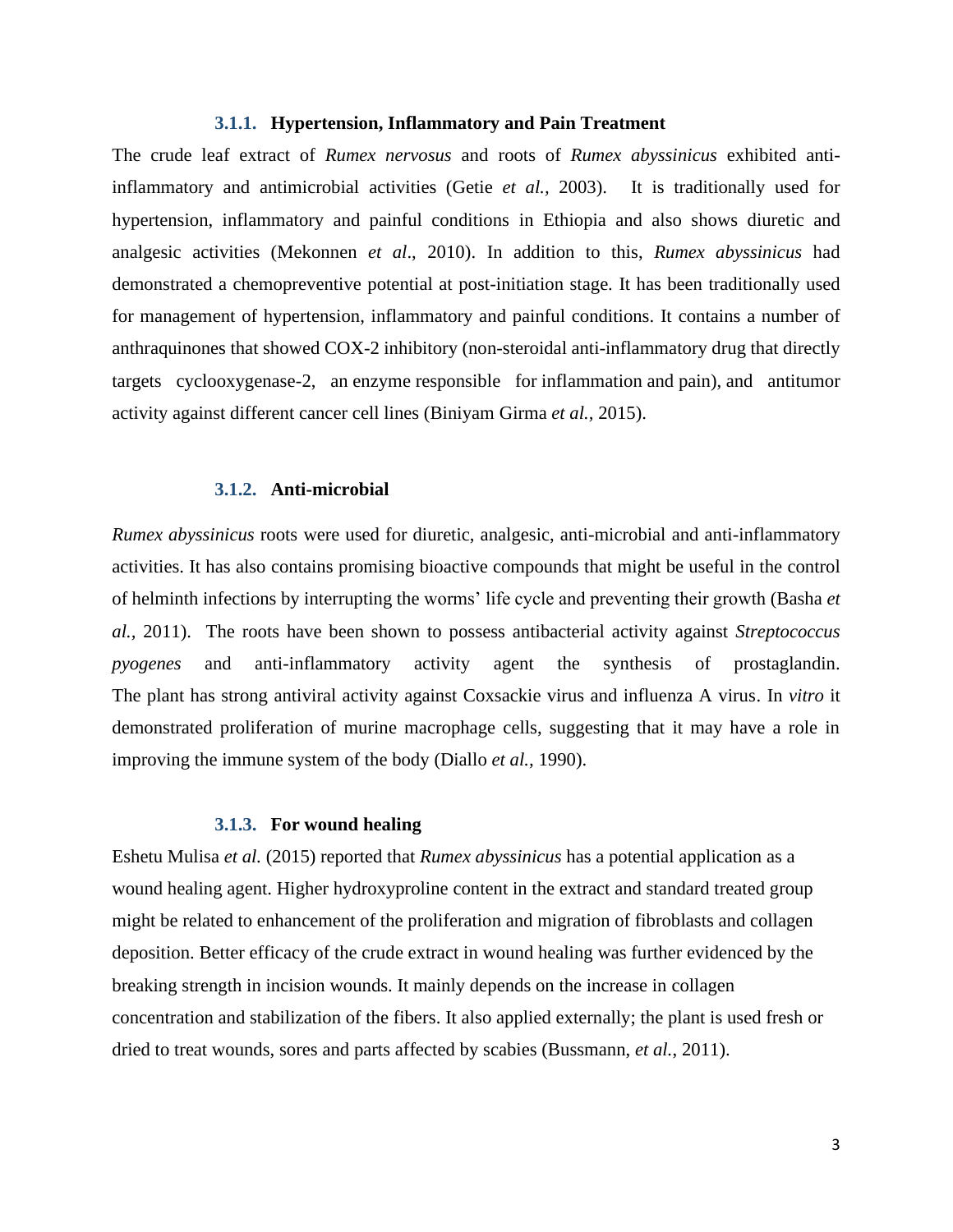## **3.2. Other Uses**

*Rumex abyssinicus* has a yellow and a red dye that can be obtained from the rhizome and it is used for colouring wickerwork, and to impart a red colour to the feet and hands of women. The crushed plants are used to clean cooking pots that have been blackened over the fire, and to remove grease. Leaves of various *Rumex* species are very good at removing dirty oil from the skin by simply crushing the leaves to release the sap and rub them over the dirty area (Bussmann *et al.*, 2011). In other words, extract results showed that the curing system using 10% mekmeko powder with 15% common salt is efficient in preserving the raw goatskins. The quality of the experimental crust leathers produced from the optimized preservation system is comparable with the control leathers. The generation of the pollution load during leather processing was determined by analyzing biochemical oxygen demand, chemical oxygen demand, total dissolved solids, and chlorides from soaking liquor. Most importantly, 55% total dissolved solids and 70% chloride reduction in the soaking liquor was achieved by using the plant-based method of preservation. The less-salt preservation system based on mekmeko is a cleaner alternative for the conventional salt-based preservation method reported by [\(Shegaw](http://www.sciencedirect.com/science/article/pii/S095965261630720X) Ahmed *et al.,* 2011).

Generally, *Rumex abyssinicus* is the potential genetic resources for bioprospecting (because of its active parts rhizome, roots and leaves) and locally popular traditional medicine plant.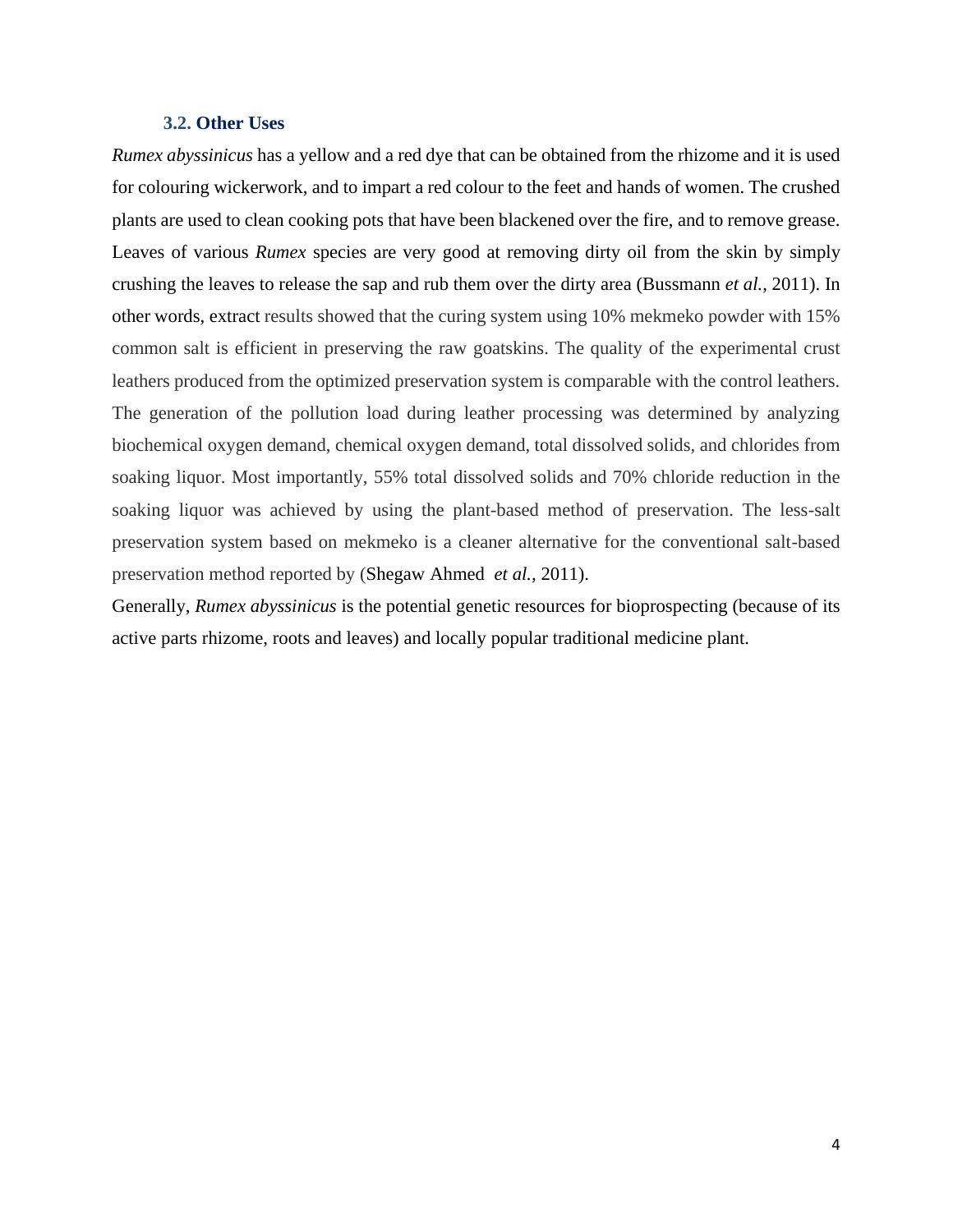## **4. References**

- 1. Biniyam Girma, Getnet Yimer and Eyasu Makonnen (2015). Effect of Rumex abyssinicus on preneoplastic lesions in dimethylhydrazine induced colon carcinogenesis in rats. *Complementary and Alternative Medicine* **15:365**.
- 2. Diallo, D; Hveem, B; Mahmoud, MA; Betge, G; Paulsen, BS; and Maiga, A. An ethnobotanical survey of herbal drugs of Gourma district, Mali. *Pharm Biol*, **37:**80-91.
- 3. Edwards, S., Mesfin Tadesse, Sebsebe Demissew and Hedberg I. (2000) (Eds.). Flora of Ethiopia and Eritrea, Volume 2 Part 1. Addis Ababa University and Uppsala University, Uppsala
- 4. Eshetu Mulisa, Kaleab Asres and Ephrem Engidawork (2015). Evaluation of wound healing and anti-inflammatory activity of the rhizomes of *Rumex abyssinicus* J. (Polygonaceae) in mice. Complementary and *Alternative* Medicine 15:341.
- 5. Getie, M; Gebre-Mariam, T; Rietz, R; Höhne, C; Huschaka, C; and Schmditke, M. (2003). Evaluation of the antimicrobial and anti-inflammatory activities of the medicinal plants *Dodonaea viscosa*, *Rumex nervosus* and Rumex abyssinicus. *Fitoterapia*, **74**:139–143.
- 6. Mekonnen T, Urga Kelbesa, Engidawork Ephrem (2010). Evaluation of the diuretic and analgesic activities of the rhizomes of Rumex abyssinicus J. in mice. *J Ethnopharmacol*; **127**:433–9.
- 7. Natural Database for Africa (NDA, 2009). Natural Data Base for Africa.
- 8. Bussmann, RW; Swartzinsky, P; Aserat Worede and Evangelista, P. (2011). Plant use in Odo-Bulu and Demaro, Bale region, Ethiopia. *Journal of Ethnobiology and Ethnomedicine.*
- 9. Raju, N.J., and Elias Ali (2010). Evaluation of Anthelmintic Activities of *Rumex Abyssinicus*  Jacq and *Rumex Nervosus* Vahl. (Polygonaceae). *International Journal of Pharmaceutical Sciences Review and Research*; 5(2): 43-48
- 10. Basha, S.N; Rekha, R.; Sirak Saleh and Samuel Yemane (2011**).** Evaluation of *In vitro*  anthelmintic activities of *Brassica nigra, Ocimum basilicum* and *Rumex abyssinicus. Pharmacognosy Journal*. 3(2).
- 11. Shegaw Ahmed, [Balaraman](http://www.sciencedirect.com/science/article/pii/S095965261630720X) Madhan, [Berhanu](http://www.sciencedirect.com/science/article/pii/S095965261630720X) Assefa, Brindha [Velappan](http://www.sciencedirect.com/science/article/pii/S095965261630720X) and [Alagumuthu](http://www.sciencedirect.com/science/article/pii/S095965261630720X) [Tamil](http://www.sciencedirect.com/science/article/pii/S095965261630720X) Selvi (2011). *Rumex abyssinicus* (mekmeko) Ethiopian plant material for preservation